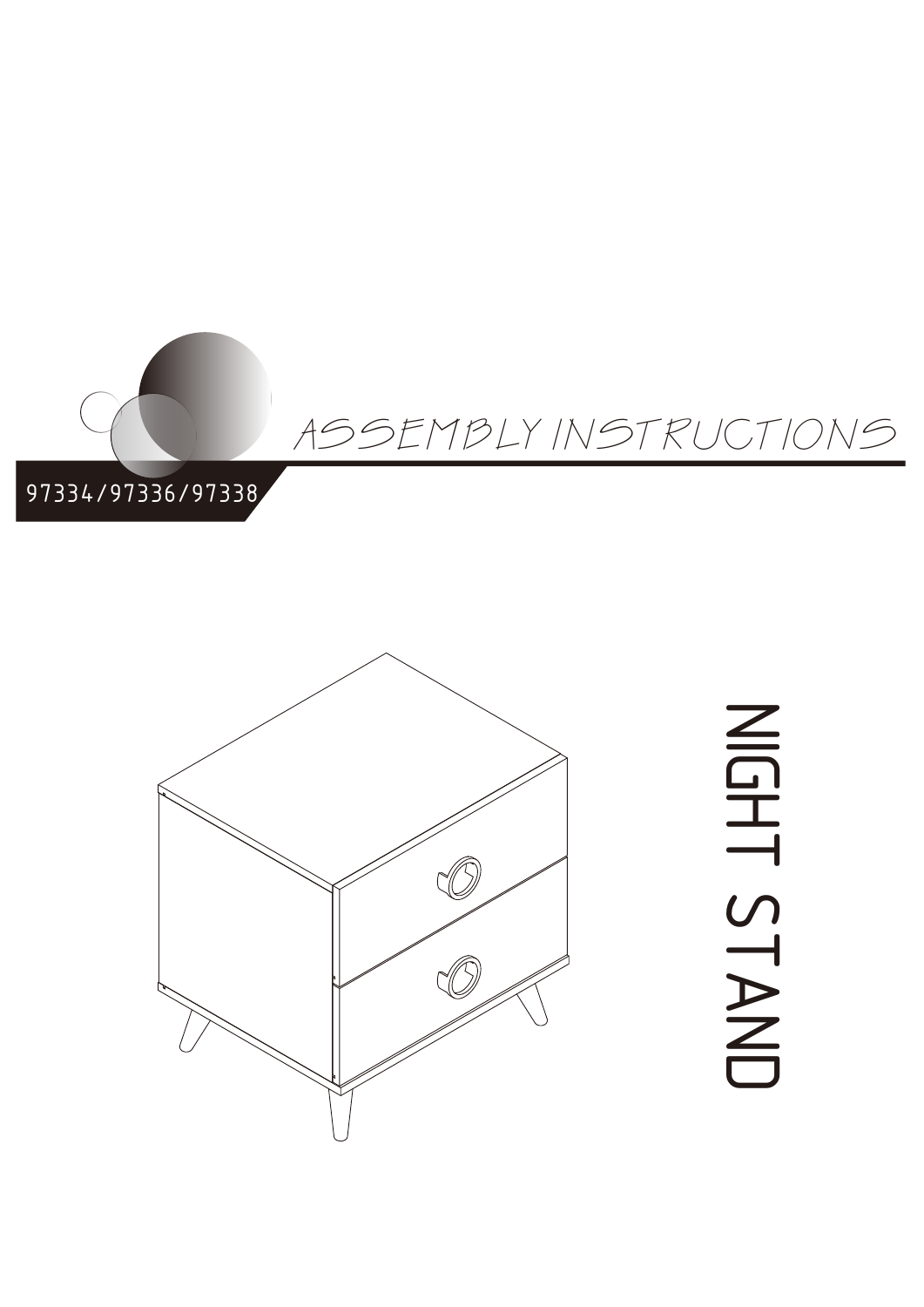# NIGHT STAND

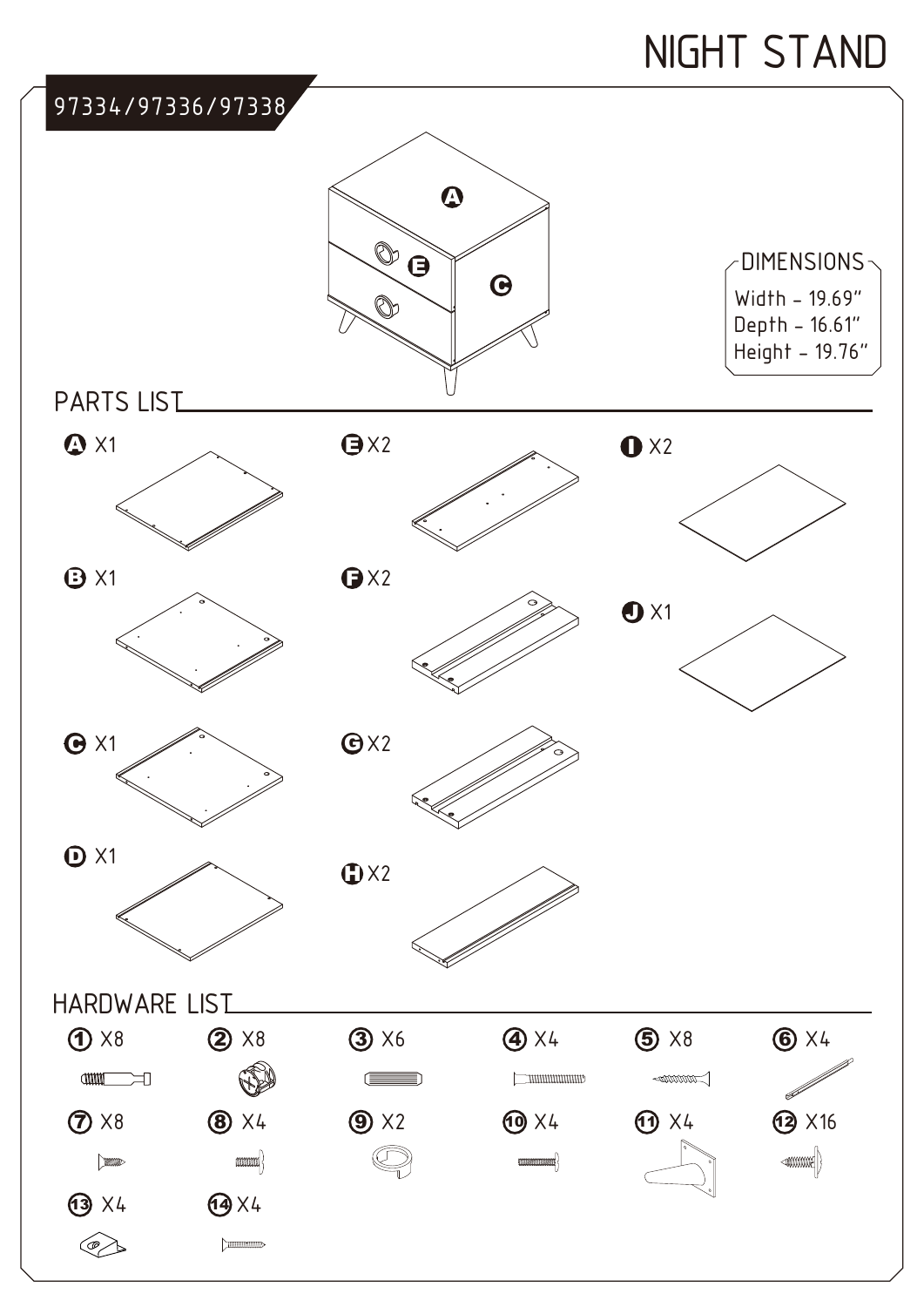

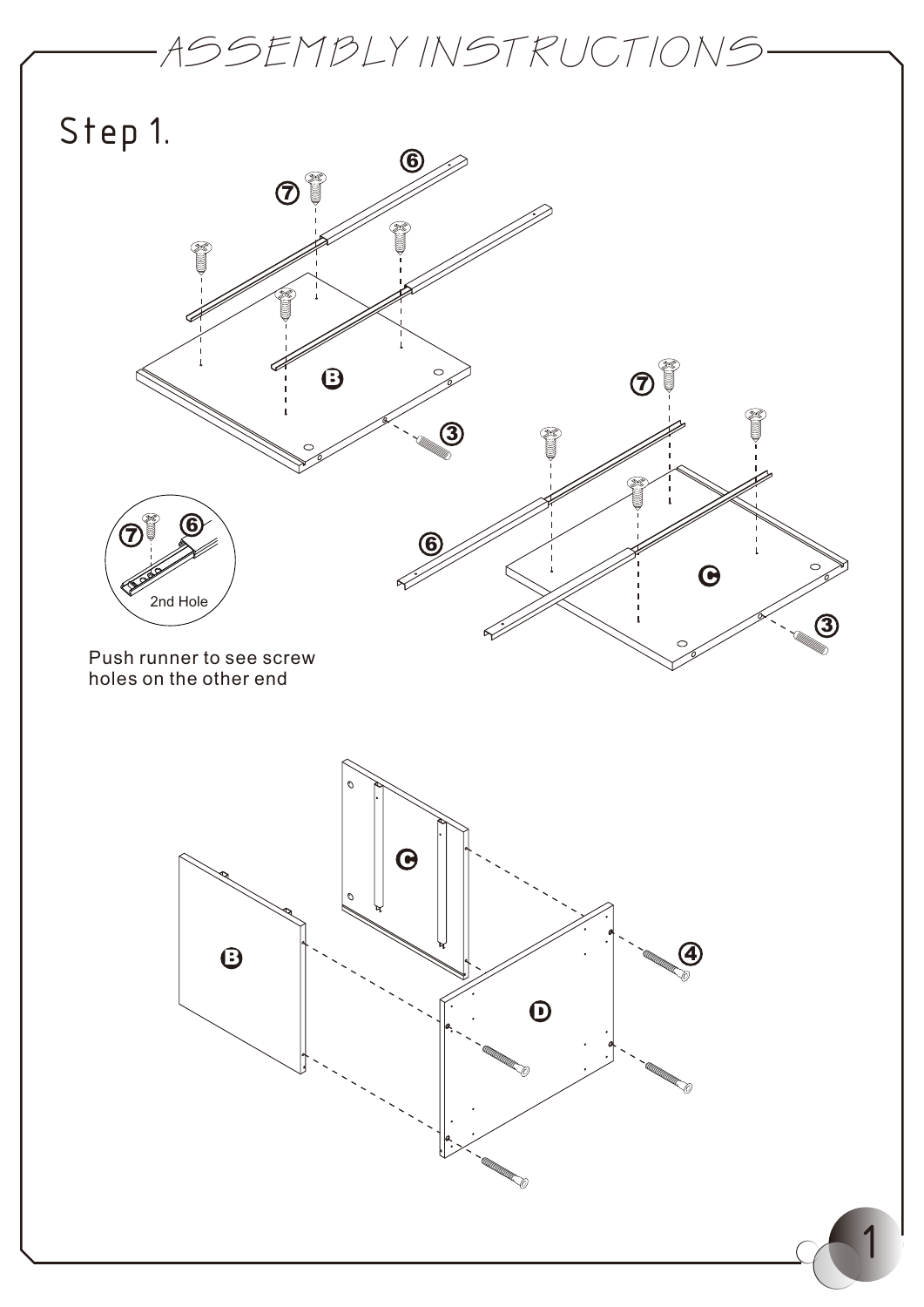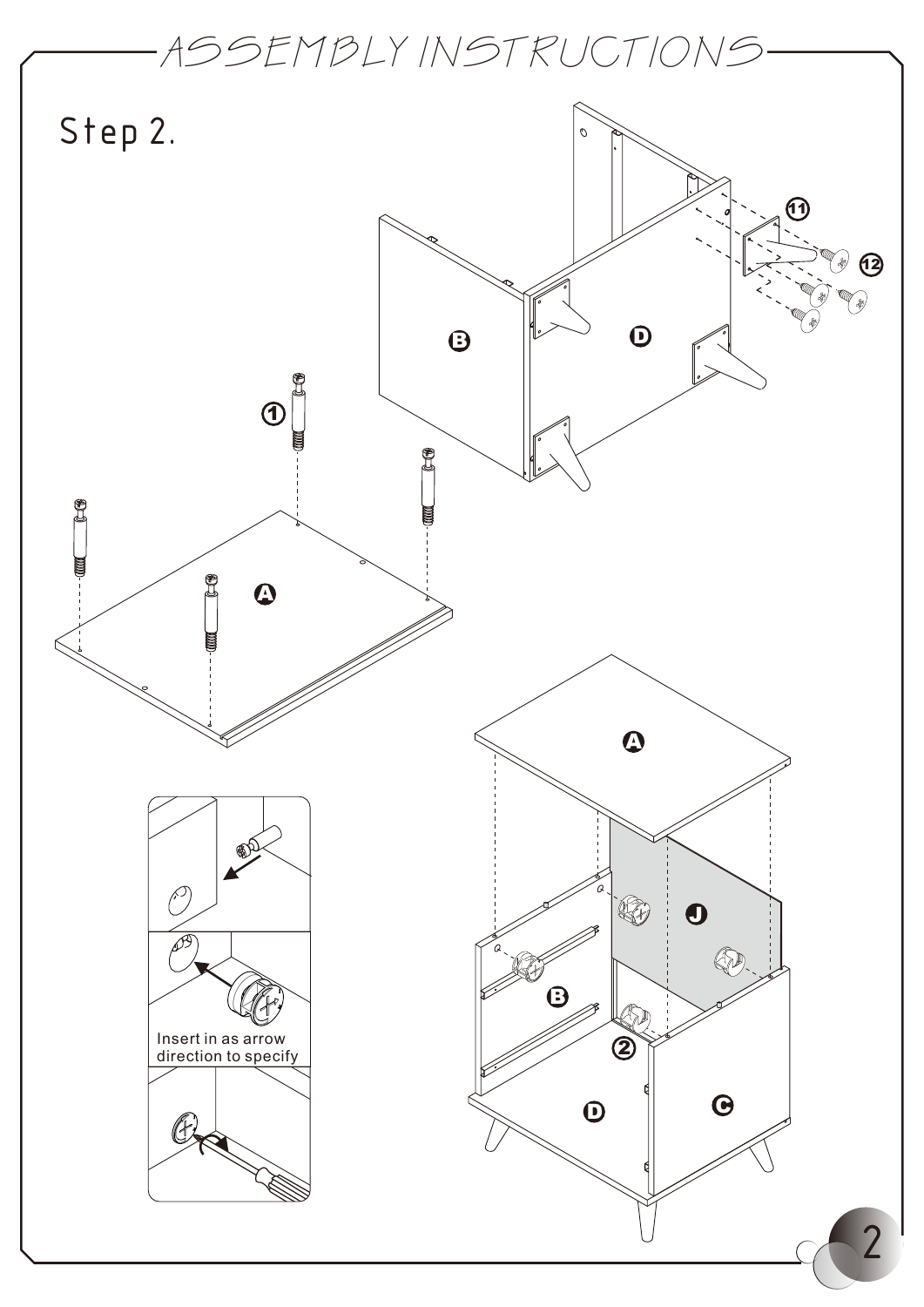